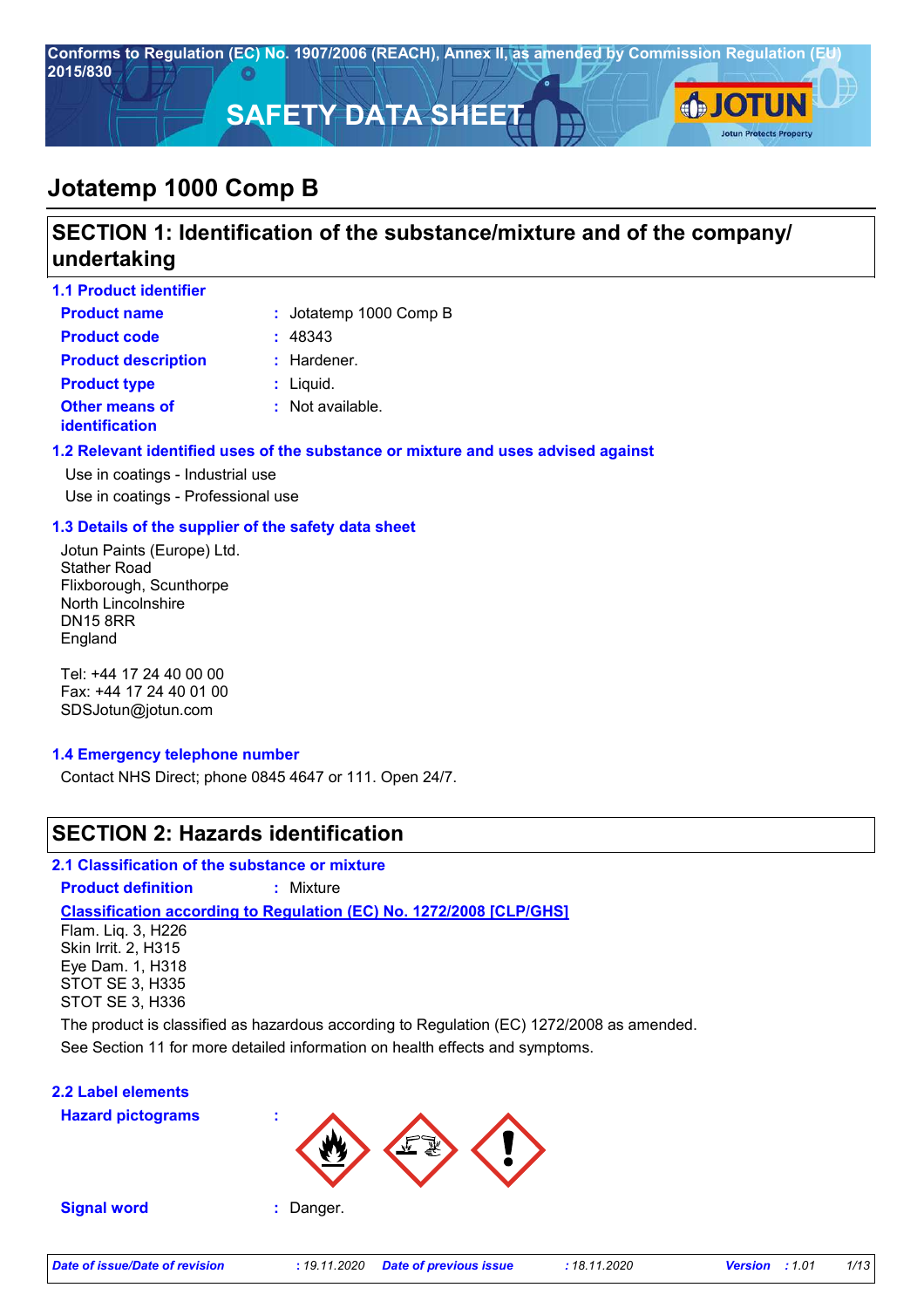| <b>SECTION 2: Hazards identification</b>                                                                                                                        |                                                                                                                                                                                                                                                                                                                    |
|-----------------------------------------------------------------------------------------------------------------------------------------------------------------|--------------------------------------------------------------------------------------------------------------------------------------------------------------------------------------------------------------------------------------------------------------------------------------------------------------------|
| <b>Hazard statements</b>                                                                                                                                        | : H226 - Flammable liquid and vapour.<br>H318 - Causes serious eye damage.<br>H315 - Causes skin irritation.<br>H335 - May cause respiratory irritation.<br>H336 - May cause drowsiness or dizziness.                                                                                                              |
| <b>Precautionary statements</b>                                                                                                                                 |                                                                                                                                                                                                                                                                                                                    |
| <b>General</b>                                                                                                                                                  | : Not applicable.                                                                                                                                                                                                                                                                                                  |
| <b>Prevention</b>                                                                                                                                               | : P280 - Wear protective gloves. Wear eye or face protection.<br>P210 - Keep away from heat, hot surfaces, sparks, open flames and other ignition<br>sources. No smoking.<br>P271 - Use only outdoors or in a well-ventilated area.<br>P261 - Avoid breathing vapour.                                              |
| <b>Response</b>                                                                                                                                                 | : P304 + P340 - IF INHALED: Remove person to fresh air and keep comfortable for<br>breathing.<br>P305 + P351 + P338 + P310 - IF IN EYES: Rinse cautiously with water for several<br>minutes. Remove contact lenses, if present and easy to do. Continue rinsing.<br>Immediately call a POISON CENTER or physician. |
| <b>Storage</b>                                                                                                                                                  | : P403 - Store in a well-ventilated place.<br>P235 - Keep cool.                                                                                                                                                                                                                                                    |
| <b>Disposal</b>                                                                                                                                                 | : P501 - Dispose of contents and container in accordance with all local, regional,<br>national and international regulations.                                                                                                                                                                                      |
| <b>Hazardous ingredients</b>                                                                                                                                    | : titanium tetrabutanolate                                                                                                                                                                                                                                                                                         |
| <b>Supplemental label</b><br>elements                                                                                                                           | : Not applicable.                                                                                                                                                                                                                                                                                                  |
| <b>Annex XVII - Restrictions</b><br>on the manufacture,<br>placing on the market and<br>use of certain dangerous<br>substances, mixtures and<br><b>articles</b> | : Not applicable.                                                                                                                                                                                                                                                                                                  |
| <b>Special packaging requirements</b>                                                                                                                           |                                                                                                                                                                                                                                                                                                                    |
| <b>Containers to be fitted</b><br>with child-resistant<br>fastenings                                                                                            | : Not applicable.                                                                                                                                                                                                                                                                                                  |
| <b>Tactile warning of danger : Not applicable.</b>                                                                                                              |                                                                                                                                                                                                                                                                                                                    |
| <b>2.3 Other hazards</b>                                                                                                                                        |                                                                                                                                                                                                                                                                                                                    |
| <b>Product meets the criteria</b><br>for PBT or vPvB according<br>to Regulation (EC) No.<br>1907/2006, Annex XIII                                               | : This mixture does not contain any substances that are assessed to be a PBT or a<br>vPvB.                                                                                                                                                                                                                         |
| Other hazards which do<br>not result in classification                                                                                                          | : None known.                                                                                                                                                                                                                                                                                                      |

# **SECTION 3: Composition/information on ingredients**

| <b>Product/ingredient name</b> | <b>Identifiers</b>              | <b>Weight %</b> | <b>Regulation (EC) No.</b><br>1272/2008 [CLP]                                                       | Type  |
|--------------------------------|---------------------------------|-----------------|-----------------------------------------------------------------------------------------------------|-------|
| titanium tetrabutanolate       | EC: 227-006-8<br>CAS: 5593-70-4 | ≥90             | Flam. Liq. 3, H226<br>Skin Irrit. 2, H315<br>Eye Dam. 1, H318<br>STOT SE 3, H335<br>STOT SE 3, H336 | $[1]$ |
| titanium tetraisopropanolate   | EC: 208-909-6<br>CAS: 546-68-9  | ≤3              | Flam. Liq. 3, H226<br>Eye Irrit. 2, H319                                                            | $[1]$ |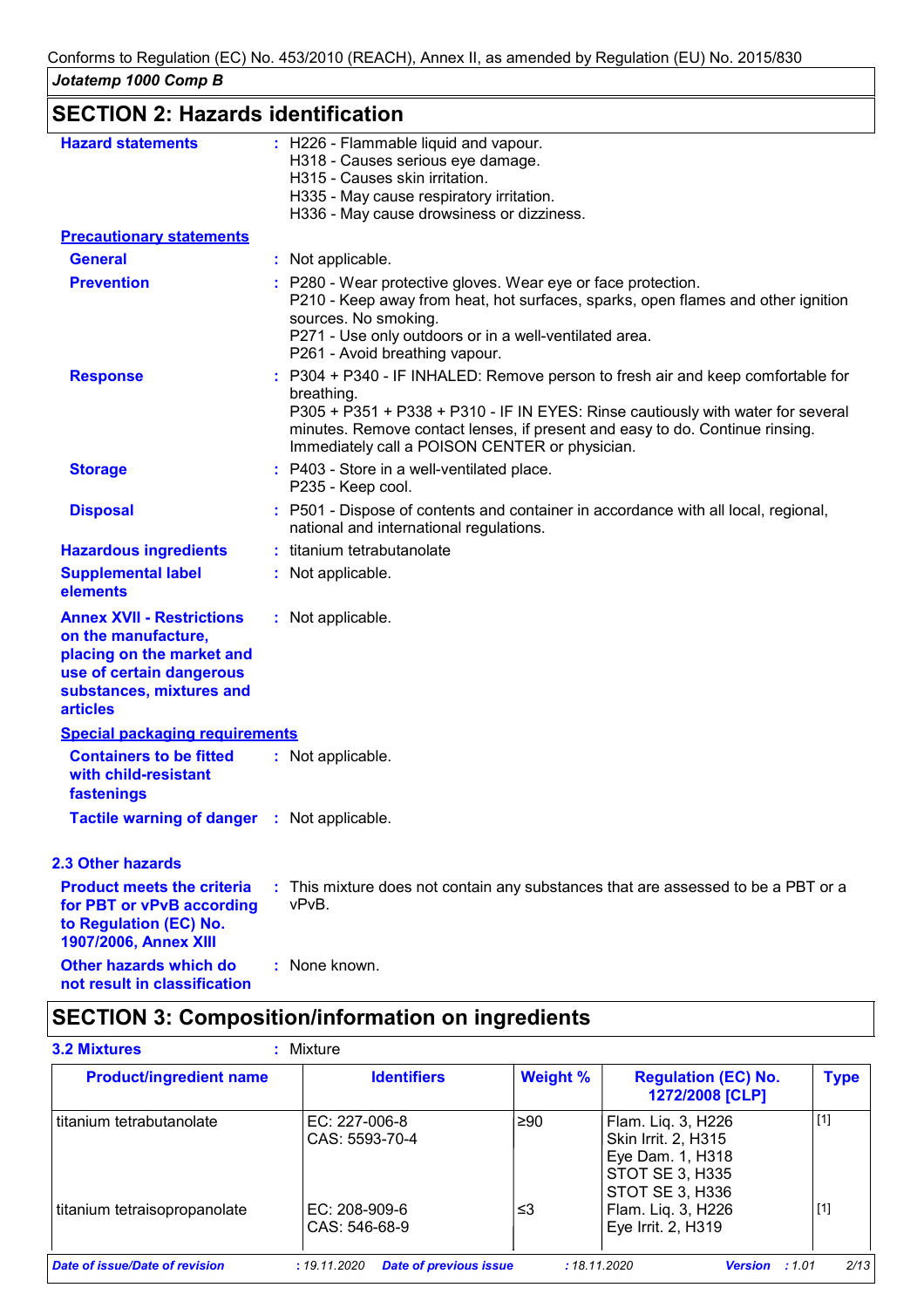### **SECTION 3: Composition/information on ingredients**

| STOTSE 3, H336              |
|-----------------------------|
| See Section 16 for the full |
| text of the H statements    |
| declared above.             |

There are no additional ingredients present which, within the current knowledge of the supplier and in the concentrations applicable, are classified as hazardous to health or the environment, are PBTs, vPvBs or Substances of equivalent concern, or have been assigned a workplace exposure limit and hence require reporting in this section.

Type

[1] Substance classified with a health or environmental hazard

[2] Substance with a workplace exposure limit

- [3] Substance meets the criteria for PBT according to Regulation (EC) No. 1907/2006, Annex XIII
- [4] Substance meets the criteria for vPvB according to Regulation (EC) No. 1907/2006, Annex XIII

[5] Substance of equivalent concern

[6] Additional disclosure due to company policy

Occupational exposure limits, if available, are listed in Section 8.

### **SECTION 4: First aid measures**

### **4.1 Description of first aid measures**

| <b>General</b>                    | : In all cases of doubt, or when symptoms persist, seek medical attention. Never give<br>anything by mouth to an unconscious person. If unconscious, place in recovery<br>position and seek medical advice.                                                                                                                                                                                                     |
|-----------------------------------|-----------------------------------------------------------------------------------------------------------------------------------------------------------------------------------------------------------------------------------------------------------------------------------------------------------------------------------------------------------------------------------------------------------------|
| Eye contact                       | : Check for and remove any contact lenses. Immediately flush eyes with running<br>water for at least 15 minutes, keeping eyelids open. Seek immediate medical<br>attention.                                                                                                                                                                                                                                     |
| <b>Inhalation</b>                 | : Remove to fresh air. Keep person warm and at rest. If not breathing, if breathing is<br>irregular or if respiratory arrest occurs, provide artificial respiration or oxygen by<br>trained personnel.                                                                                                                                                                                                          |
| <b>Skin contact</b>               | : Remove contaminated clothing and shoes. Wash skin thoroughly with soap and<br>water or use recognised skin cleanser. Do NOT use solvents or thinners.                                                                                                                                                                                                                                                         |
| <b>Ingestion</b>                  | : If swallowed, seek medical advice immediately and show the container or label.<br>Keep person warm and at rest. Do NOT induce vomiting.                                                                                                                                                                                                                                                                       |
| <b>Protection of first-aiders</b> | : No action shall be taken involving any personal risk or without suitable training. If it<br>is suspected that fumes are still present, the rescuer should wear an appropriate<br>mask or self-contained breathing apparatus. It may be dangerous to the person<br>providing aid to give mouth-to-mouth resuscitation. Wash contaminated clothing<br>thoroughly with water before removing it, or wear gloves. |

#### **4.2 Most important symptoms and effects, both acute and delayed**

There are no data available on the mixture itself. The mixture has been assessed following the conventional method of the CLP Regulation (EC) No 1272/2008 and is classified for toxicological properties accordingly. See Sections 2 and 3 for details.

Exposure to component solvent vapour concentrations in excess of the stated occupational exposure limit may result in adverse health effects such as mucous membrane and respiratory system irritation and adverse effects on the kidneys, liver and central nervous system. Solvents may cause some of the above effects by absorption through the skin. Repeated or prolonged contact with the mixture may cause removal of natural fat from the skin, resulting in nonallergic contact dermatitis and absorption through the skin. Ingestion may cause nausea, diarrhea and vomiting.

**Over-exposure signs/symptoms**

**Eye contact :** Adverse symptoms may include the following: pain watering redness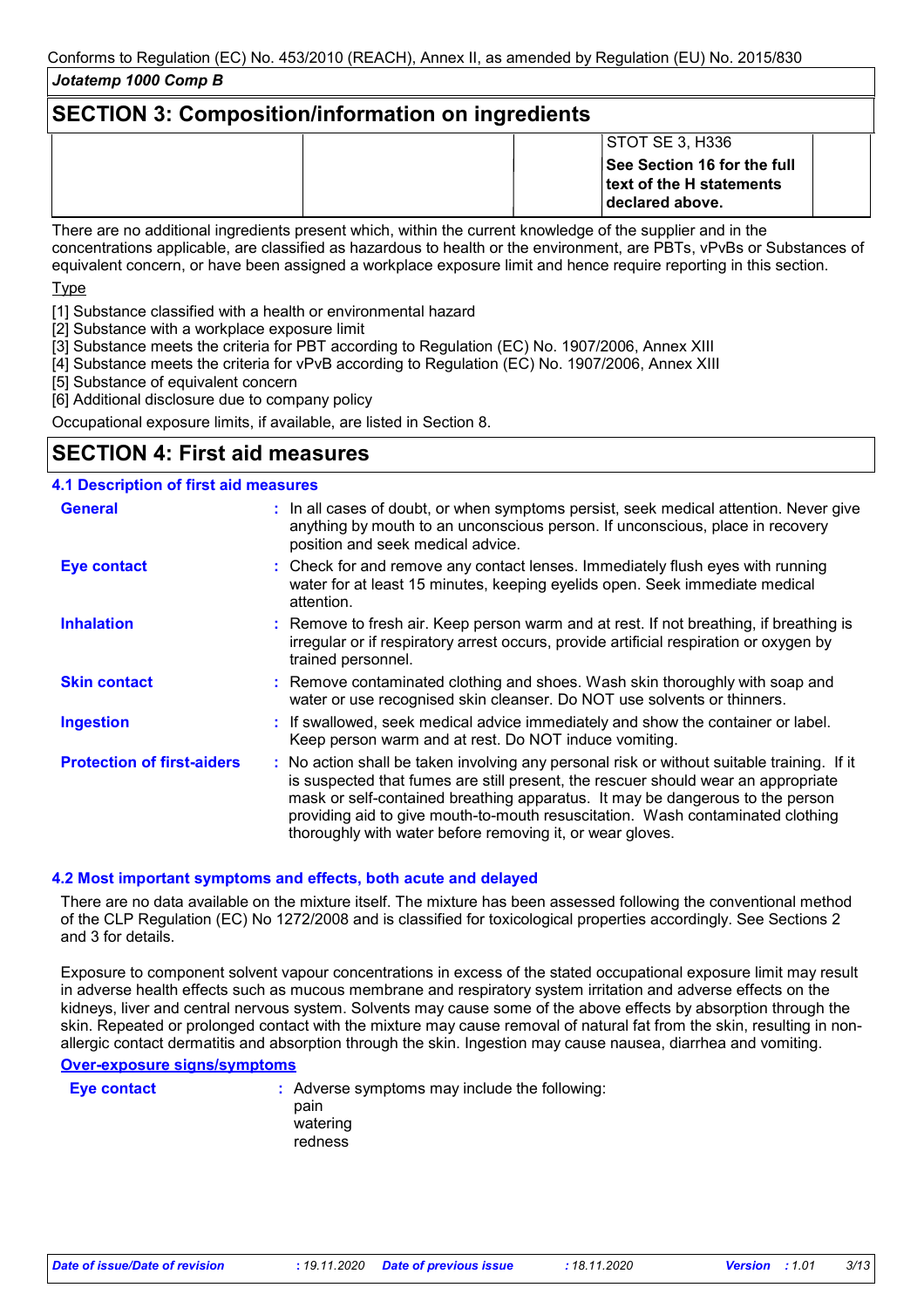# **SECTION 4: First aid measures**

| <b>Inhalation</b>          | : Adverse symptoms may include the following:<br>respiratory tract irritation<br>coughing<br>nausea or vomiting<br>headache<br>drowsiness/fatigue<br>dizziness/vertigo<br>unconsciousness |
|----------------------------|-------------------------------------------------------------------------------------------------------------------------------------------------------------------------------------------|
| <b>Skin contact</b>        | : Adverse symptoms may include the following:<br>pain or irritation<br>redness<br>blistering may occur                                                                                    |
| <b>Ingestion</b>           | : Adverse symptoms may include the following:<br>stomach pains                                                                                                                            |
|                            | 4.3 Indication of any immediate medical attention and special treatment needed                                                                                                            |
| <b>Notes to physician</b>  | : Treat symptomatically. Contact poison treatment specialist immediately if large<br>quantities have been ingested or inhaled.                                                            |
| <b>Specific treatments</b> | : No specific treatment.                                                                                                                                                                  |
|                            |                                                                                                                                                                                           |

See toxicological information (Section 11)

| <b>SECTION 5: Firefighting measures</b>                           |                                                                                                                              |  |  |  |  |  |
|-------------------------------------------------------------------|------------------------------------------------------------------------------------------------------------------------------|--|--|--|--|--|
| 5.1 Extinguishing media<br><b>Suitable extinguishing</b><br>media | : Recommended: alcohol-resistant foam, $CO2$ , powders, water spray.                                                         |  |  |  |  |  |
| <b>Unsuitable extinguishing</b><br>media                          | : Do not use water jet.                                                                                                      |  |  |  |  |  |
|                                                                   | 5.2 Special hazards arising from the substance or mixture                                                                    |  |  |  |  |  |
| <b>Hazards from the</b><br>substance or mixture                   | : Fire will produce dense black smoke. Exposure to decomposition products may<br>cause a health hazard.                      |  |  |  |  |  |
| <b>Hazardous combustion</b><br>products                           | : Decomposition products may include the following materials: carbon monoxide,<br>carbon dioxide, smoke, oxides of nitrogen. |  |  |  |  |  |
| <b>5.3 Advice for firefighters</b>                                |                                                                                                                              |  |  |  |  |  |
| <b>Special protective actions</b><br>for fire-fighters            | : Cool closed containers exposed to fire with water. Do not release runoff from fire to<br>drains or watercourses.           |  |  |  |  |  |
| <b>Special protective</b><br>equipment for fire-fighters          | : Appropriate breathing apparatus may be required.                                                                           |  |  |  |  |  |
|                                                                   |                                                                                                                              |  |  |  |  |  |

# **SECTION 6: Accidental release measures**

| regulations. |  |                               |                                                                                                                          |                                                          |                                                                                                                                                                                                                                                                                                                                                                                                                                            |
|--------------|--|-------------------------------|--------------------------------------------------------------------------------------------------------------------------|----------------------------------------------------------|--------------------------------------------------------------------------------------------------------------------------------------------------------------------------------------------------------------------------------------------------------------------------------------------------------------------------------------------------------------------------------------------------------------------------------------------|
| : 19.11.2020 |  | : 18.11.2020                  |                                                                                                                          | : 1.01                                                   | 4/13                                                                                                                                                                                                                                                                                                                                                                                                                                       |
|              |  | <b>Date of previous issue</b> | 6.1 Personal precautions, protective equipment and emergency procedures<br>information in "For non-emergency personnel". | Refer to protective measures listed in sections 7 and 8. | : Exclude sources of ignition and ventilate the area. Avoid breathing vapour or mist.<br>If specialised clothing is required to deal with the spillage, take note of any<br>information in Section 8 on suitable and unsuitable materials. See also the<br>: Do not allow to enter drains or watercourses. If the product contaminates lakes,<br>rivers, or sewers, inform the appropriate authorities in accordance with local<br>Version |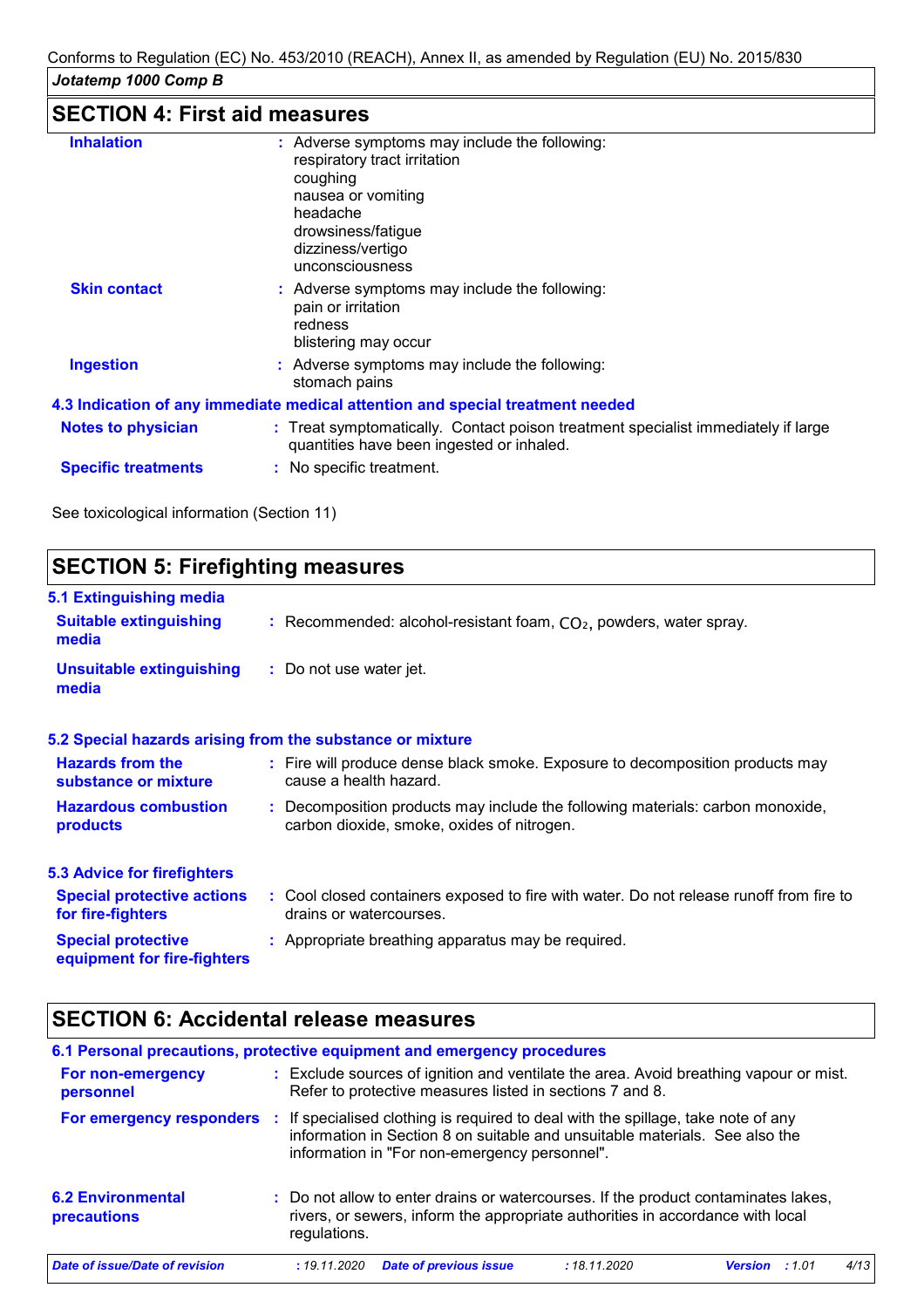### **SECTION 6: Accidental release measures**

| <b>6.3 Methods and material</b><br>for containment and<br>cleaning up | : Contain and collect spillage with non-combustible, absorbent material e.g. sand,<br>earth, vermiculite or diatomaceous earth and place in container for disposal<br>according to local regulations (see Section 13). Preferably clean with a detergent.<br>Avoid using solvents. |
|-----------------------------------------------------------------------|------------------------------------------------------------------------------------------------------------------------------------------------------------------------------------------------------------------------------------------------------------------------------------|
| 6.4 Reference to other<br><b>sections</b>                             | : See Section 1 for emergency contact information.<br>See Section 8 for information on appropriate personal protective equipment.<br>See Section 13 for additional waste treatment information.                                                                                    |

## **SECTION 7: Handling and storage**

The information in this section contains generic advice and guidance. The list of Identified Uses in Section 1 should be consulted for any available use-specific information provided in the Exposure Scenario(s).

#### **7.1 Precautions for safe handling**

Prevent the creation of flammable or explosive concentrations of vapours in air and avoid vapour concentrations higher than the occupational exposure limits.

In addition, the product should only be used in areas from which all naked lights and other sources of ignition have been excluded. Electrical equipment should be protected to the appropriate standard.

Mixture may charge electrostatically: always use earthing leads when transferring from one container to another. Operators should wear antistatic footwear and clothing and floors should be of the conducting type.

Keep away from heat, sparks and flame. No sparking tools should be used.

Avoid contact with skin and eyes. Avoid the inhalation of dust, particulates, spray or mist arising from the application of this mixture. Avoid inhalation of dust from sanding.

Eating, drinking and smoking should be prohibited in areas where this material is handled, stored and processed.

Put on appropriate personal protective equipment (see Section 8).

Never use pressure to empty. Container is not a pressure vessel.

Always keep in containers made from the same material as the original one.

Comply with the health and safety at work laws.

Do not allow to enter drains or watercourses.

#### **Information on fire and explosion protection**

Vapours are heavier than air and may spread along floors. Vapours may form explosive mixtures with air.

When operators, whether spraying or not, have to work inside the spray booth, ventilation is unlikely to be sufficient to control particulates and solvent vapour in all cases. In such circumstances they should wear a compressed air-fed respirator during the spraying process and until such time as the particulates and solvent vapour concentration has fallen below the exposure limits.

#### **7.2 Conditions for safe storage, including any incompatibilities**

Store in accordance with local regulations.

#### **Notes on joint storage**

Keep away from: oxidising agents, strong alkalis, strong acids.

#### **Additional information on storage conditions**

Observe label precautions. Store in a dry, cool and well-ventilated area. Keep away from heat and direct sunlight. Keep away from sources of ignition. No smoking. Prevent unauthorised access. Containers that have been opened must be carefully resealed and kept upright to prevent leakage.

**7.3 Specific end use(s)**

**Recommendations : Industrial sector specific :** : Not available.

**solutions**

: Not available.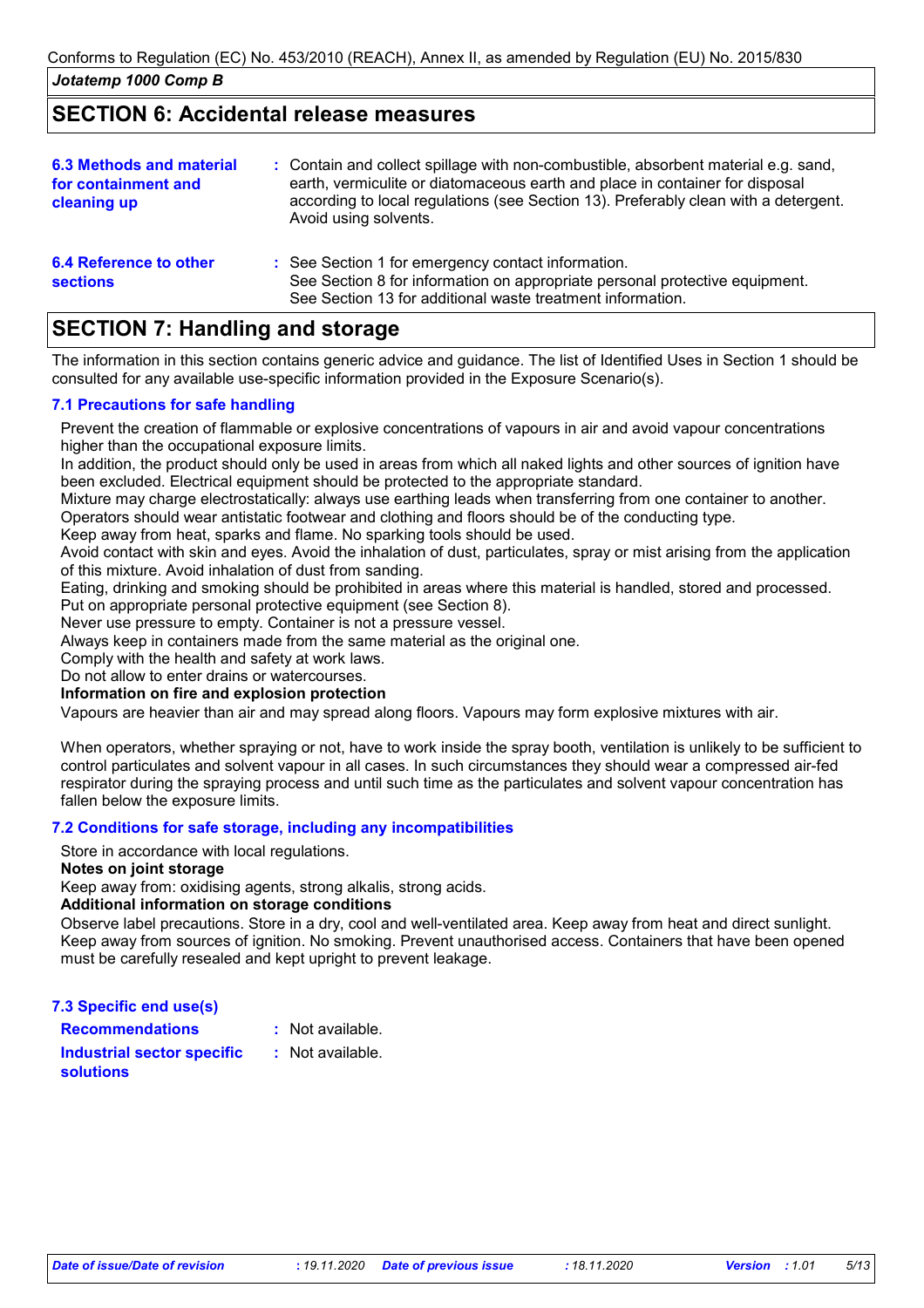### **SECTION 8: Exposure controls/personal protection**

The information in this section contains generic advice and guidance. Information is provided based on typical anticipated uses of the product. Additional measures might be required for bulk handling or other uses that could significantly increase worker exposure or environmental releases.

#### **8.1 Control parameters**

#### **Occupational exposure limits**

No exposure limit value known.

**Recommended monitoring**  If this product contains ingredients with exposure limits, personal, workplace **: procedures** atmosphere or biological monitoring may be required to determine the effectiveness of the ventilation or other control measures and/or the necessity to use respiratory protective equipment. Reference should be made to monitoring standards, such as the following: European Standard EN 689 (Workplace atmospheres - Guidance for the assessment of exposure by inhalation to chemical agents for comparison with limit values and measurement strategy) European Standard EN 14042 (Workplace atmospheres - Guide for the application and use of procedures for the assessment of exposure to chemical and biological agents) European Standard EN 482 (Workplace atmospheres - General requirements for the performance of procedures for the measurement of chemical agents) Reference to national guidance documents for methods for the determination of hazardous substances will also be required.

#### **DNELs/DMELs**

| <b>Product/ingredient name</b> | <b>Exposure</b>                | <b>Value</b>                   | <b>Population</b>     | <b>Effects</b> |
|--------------------------------|--------------------------------|--------------------------------|-----------------------|----------------|
| titanium tetrabutanolate       | Long term Oral                 | $3.75$ mg/<br>kg bw/day        | General<br>population | Systemic       |
|                                | Long term Dermal               | $37.5 \text{ mg}$<br>kg bw/day | General<br>population | Systemic       |
|                                | Long term<br><b>Inhalation</b> | 127 mg/m <sup>3</sup>          | Workers               | Systemic       |
|                                | Long term<br>Inhalation        | 152 mg/m <sup>3</sup>          | General<br>population | Systemic       |
| titanium tetraisopropanolate   | Long term<br>Inhalation        | 500 mg/m <sup>3</sup>          | Workers               | Systemic       |

#### **PNECs**

No PNECs available

#### **8.2 Exposure controls**

| <b>Appropriate engineering</b> | : Provide adequate ventilation. Where reasonably practicable, this should be     |
|--------------------------------|----------------------------------------------------------------------------------|
| controls                       | achieved by the use of local exhaust ventilation and good general extraction. If |
|                                | these are not sufficient to maintain concentrations of particulates and solvent  |
|                                | vapours below the OEL, suitable respiratory protection must be worn.             |

#### **Individual protection measures**

| <b>Hygiene measures</b>    | : Wash hands, forearms and face thoroughly after handling chemical products, before<br>eating, smoking and using the lavatory and at the end of the working period.<br>Appropriate techniques should be used to remove potentially contaminated clothing.<br>Wash contaminated clothing before reusing. Ensure that eyewash stations and<br>safety showers are close to the workstation location.                                            |
|----------------------------|----------------------------------------------------------------------------------------------------------------------------------------------------------------------------------------------------------------------------------------------------------------------------------------------------------------------------------------------------------------------------------------------------------------------------------------------|
| <b>Eye/face protection</b> | : Safety eyewear complying to EN 166 should be used when a risk assessment<br>indicates this is necessary to avoid exposure to liquid splashes, mists, gases or<br>dusts. If contact is possible, the following protection should be worn, unless the<br>assessment indicates a higher degree of protection: chemical splash goggles and/<br>or face shield. If inhalation hazards exist, a full-face respirator may be required<br>instead. |
| <b>Skin protection</b>     |                                                                                                                                                                                                                                                                                                                                                                                                                                              |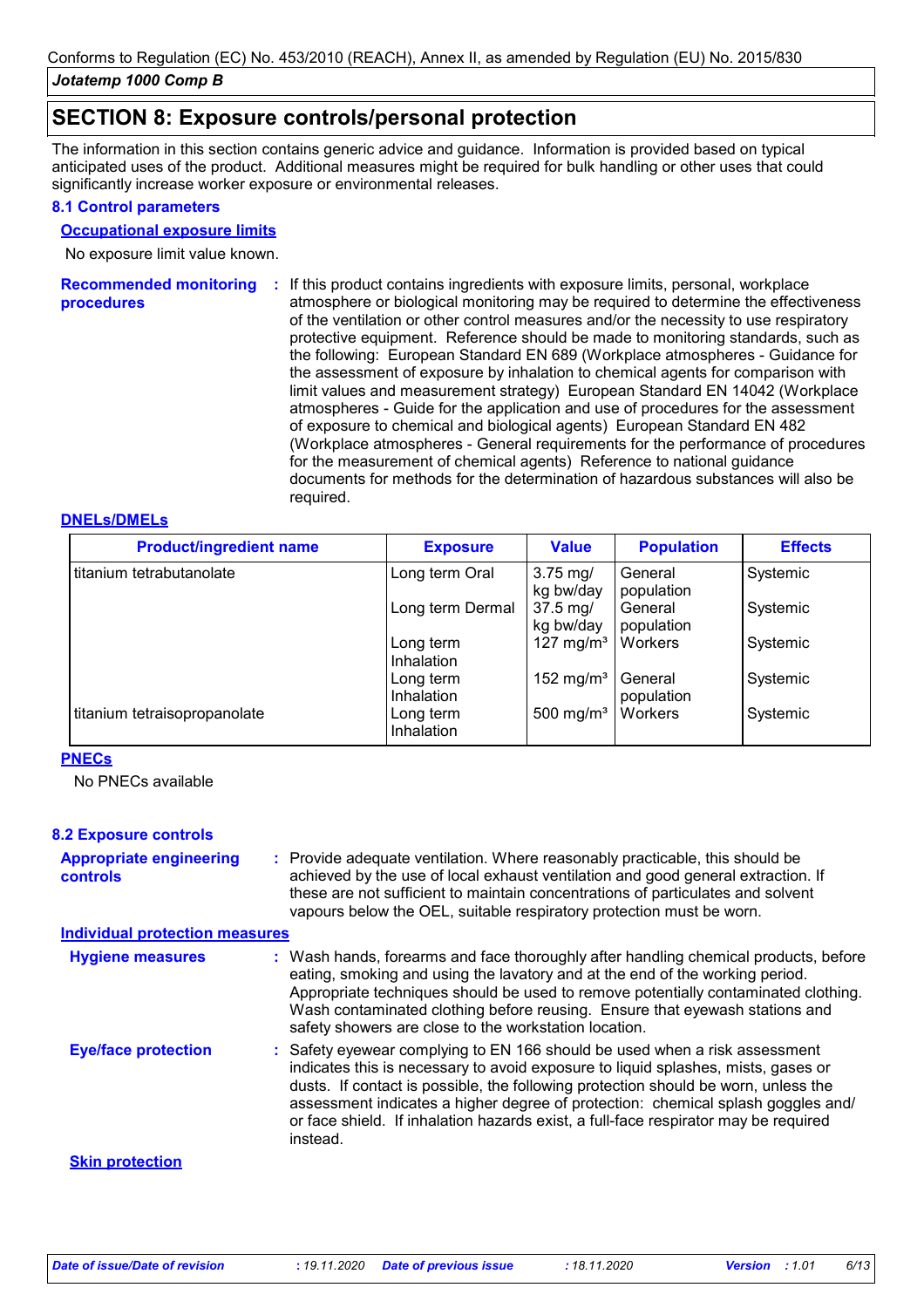### **SECTION 8: Exposure controls/personal protection**

| <b>Gloves</b>                                    | : There is no one glove material or combination of materials that will give unlimited<br>resistance to any individual or combination of chemicals.                                                                                                                                                                                                                                                          |
|--------------------------------------------------|-------------------------------------------------------------------------------------------------------------------------------------------------------------------------------------------------------------------------------------------------------------------------------------------------------------------------------------------------------------------------------------------------------------|
|                                                  | The breakthrough time must be greater than the end use time of the product.<br>The instructions and information provided by the glove manufacturer on use,                                                                                                                                                                                                                                                  |
|                                                  | storage, maintenance and replacement must be followed.                                                                                                                                                                                                                                                                                                                                                      |
|                                                  | Gloves should be replaced regularly and if there is any sign of damage to the glove<br>material.                                                                                                                                                                                                                                                                                                            |
|                                                  | Always ensure that gloves are free from defects and that they are stored and used<br>correctly.                                                                                                                                                                                                                                                                                                             |
|                                                  | The performance or effectiveness of the glove may be reduced by physical/chemical<br>damage and poor maintenance.                                                                                                                                                                                                                                                                                           |
|                                                  | Barrier creams may help to protect the exposed areas of the skin but should not be<br>applied once exposure has occurred.                                                                                                                                                                                                                                                                                   |
|                                                  | Wear suitable gloves tested to EN374.                                                                                                                                                                                                                                                                                                                                                                       |
|                                                  | Recommended, gloves(breakthrough time) > 8 hours: butyl rubber                                                                                                                                                                                                                                                                                                                                              |
|                                                  | For right choice of glove materials, with focus on chemical resistance and time of<br>penetration, seek advice by the supplier of chemical resistant gloves.                                                                                                                                                                                                                                                |
|                                                  | The user must check that the final choice of type of glove selected for handling this<br>product is the most appropriate and takes into account the particular conditions of<br>use, as included in the user's risk assessment.                                                                                                                                                                             |
| <b>Body protection</b>                           | : Personnel should wear antistatic clothing made of natural fibres or of high-<br>temperature-resistant synthetic fibres.                                                                                                                                                                                                                                                                                   |
| <b>Other skin protection</b>                     | : Appropriate footwear and any additional skin protection measures should be<br>selected based on the task being performed and the risks involved and should be<br>approved by a specialist before handling this product.                                                                                                                                                                                   |
| <b>Respiratory protection</b>                    | : If workers are exposed to concentrations above the exposure limit, they must use a<br>respirator according to EN 140. Use respiratory mask with charcoal and dust filter<br>when spraying this product, according to EN 14387(as filter combination A2-P2). In<br>confined spaces, use compressed-air or fresh-air respiratory equipment. When use<br>of roller or brush, consider use of charcoalfilter. |
| <b>Environmental exposure</b><br><b>controls</b> | : Do not allow to enter drains or watercourses.                                                                                                                                                                                                                                                                                                                                                             |

## **SECTION 9: Physical and chemical properties**

#### : Lowest known value: 220°C (428°F) (titanium tetraisopropanolate). **Physical state Melting point/freezing point Initial boiling point and boiling range Vapour pressure Density Vapour density Solubility(ies)** Liquid. **:** Not applicable. **:** 0.996 g/cm³ @ 20 °C **:** Not available. **:** Not available. **: :** Insoluble in the following materials: cold water and hot water. **Odour** Characteristic. **pH Colour** Various **: Evaporation rate Flash point**  $\qquad \qquad : \text{ Closed cup: } 40^{\circ} \text{C}$ Not applicable. **: :** Not applicable. **Odour threshold Upper/lower flammability or explosive limits :** Not applicable. : Not available. **9.1 Information on basic physical and chemical properties Appearance Flammability (solid, gas) :** : Not applicable.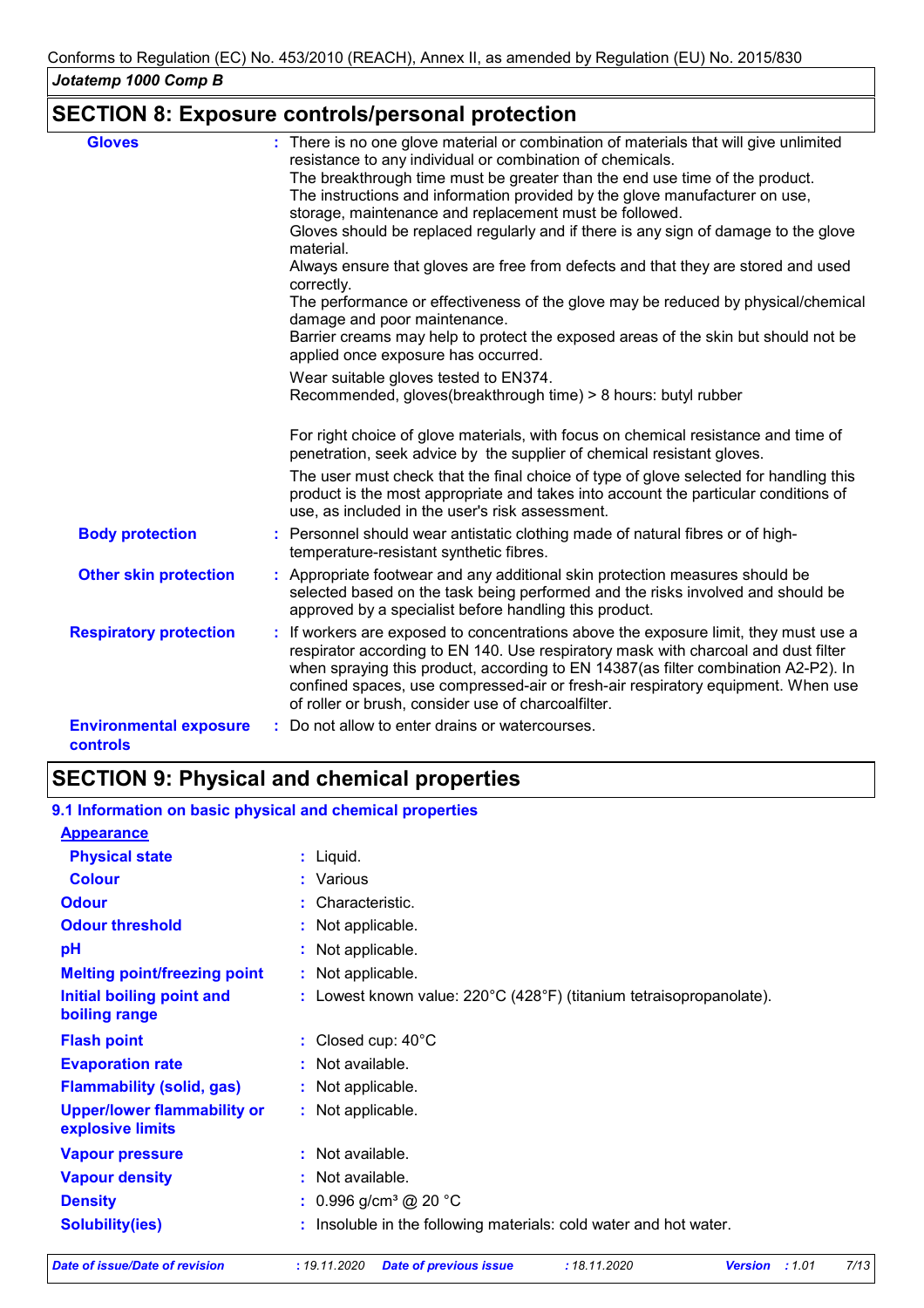### **SECTION 9: Physical and chemical properties**

| <b>Partition coefficient: n-octanol/: Not available.</b><br>water |                                                                          |
|-------------------------------------------------------------------|--------------------------------------------------------------------------|
| <b>Auto-ignition temperature</b>                                  | $:$ Not available.                                                       |
| <b>Decomposition temperature</b>                                  | $\therefore$ Not available.                                              |
| <b>Viscosity</b>                                                  | : Kinematic (40°C): >0.205 cm <sup>2</sup> /s (>20.5 mm <sup>2</sup> /s) |
| <b>Explosive properties</b>                                       | : Not available.                                                         |
| <b>Oxidising properties</b>                                       | $:$ Not available.                                                       |

#### **9.2 Other information**

No additional information.

### **SECTION 10: Stability and reactivity**

| <b>10.1 Reactivity</b>                          | : No specific test data related to reactivity available for this product or its ingredients.                                      |
|-------------------------------------------------|-----------------------------------------------------------------------------------------------------------------------------------|
| <b>10.2 Chemical stability</b>                  | : Stable under recommended storage and handling conditions (see Section 7).                                                       |
| 10.3 Possibility of<br>hazardous reactions      | : Under normal conditions of storage and use, hazardous reactions will not occur.                                                 |
| <b>10.4 Conditions to avoid</b>                 | : When exposed to high temperatures may produce hazardous decomposition<br>products.                                              |
| 10.5 Incompatible materials                     | Keep away from the following materials to prevent strong exothermic reactions:<br>oxidising agents, strong alkalis, strong acids. |
| <b>10.6 Hazardous</b><br>decomposition products | : Decomposition products may include the following materials: carbon monoxide,<br>carbon dioxide, smoke, oxides of nitrogen.      |

## **SECTION 11: Toxicological information**

#### **11.1 Information on toxicological effects**

There are no data available on the mixture itself. The mixture has been assessed following the conventional method of the CLP Regulation (EC) No 1272/2008 and is classified for toxicological properties accordingly. See Sections 2 and 3 for details.

Exposure to component solvent vapour concentrations in excess of the stated occupational exposure limit may result in adverse health effects such as mucous membrane and respiratory system irritation and adverse effects on the kidneys, liver and central nervous system. Solvents may cause some of the above effects by absorption through the skin. Repeated or prolonged contact with the mixture may cause removal of natural fat from the skin, resulting in nonallergic contact dermatitis and absorption through the skin. Ingestion may cause nausea, diarrhea and vomiting.

#### **Acute toxicity**

| <b>Product/ingredient name</b> | Result    | Species | Dose       | <b>Exposure</b> |
|--------------------------------|-----------|---------|------------|-----------------|
| l titanium tetrabutanolate     | LD50 Oral | Rat     | 3122 mg/kg |                 |

#### **Acute toxicity estimates**

None.

#### **Irritation/Corrosion**

| <b>Product/ingredient name</b> | <b>Result</b>            | <b>Species</b>      | <b>Score</b>             | <b>Exposure</b>            | <b>Observation</b> |
|--------------------------------|--------------------------|---------------------|--------------------------|----------------------------|--------------------|
| titanium tetrabutanolate       | Eyes - Irritant          | Mammal -<br>species | $\blacksquare$           |                            |                    |
|                                |                          | unspecified         |                          |                            |                    |
|                                | Skin - Mild irritant     | Mammal -<br>species | $\blacksquare$           |                            |                    |
|                                |                          | unspecified         |                          |                            |                    |
| titanium tetraisopropanolate   | Eyes - Moderate irritant | Rabbit              | $\overline{\phantom{a}}$ | 24 hours 20<br>milligrams  | $\blacksquare$     |
|                                | Skin - Mild irritant     | Rabbit              | $\overline{\phantom{0}}$ | 24 hours 500<br>milligrams | $\blacksquare$     |
|                                | Eyes - Mild irritant     | Mammal -<br>species | $\blacksquare$           |                            |                    |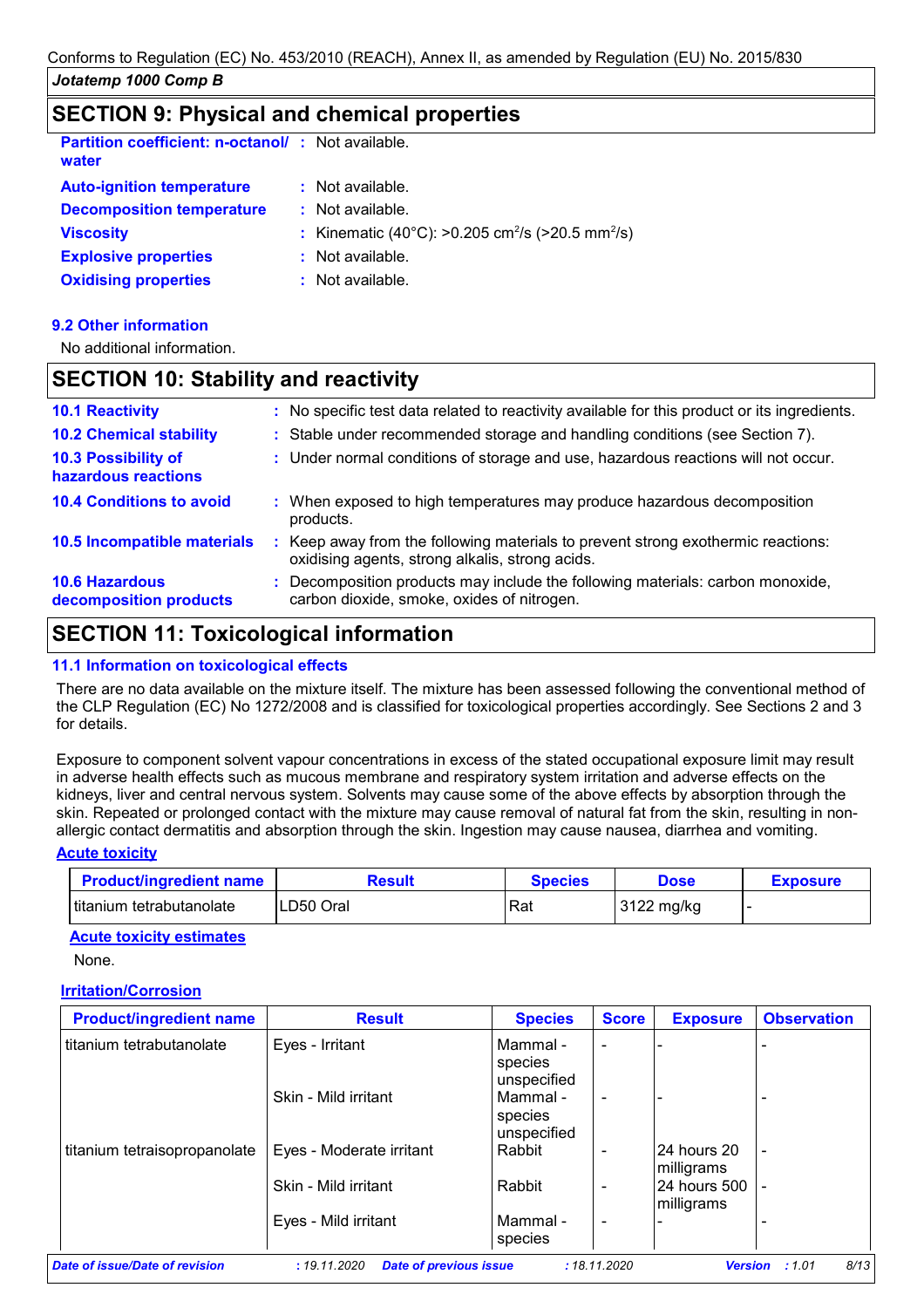## **SECTION 11: Toxicological information**

| SECTION 11: TOXICOlOGICALINTOrmation      |             |  |  |
|-------------------------------------------|-------------|--|--|
|                                           | unspecified |  |  |
| $\sim$ $\sim$ $\sim$ $\sim$ $\sim$ $\sim$ |             |  |  |

#### **Sensitisation**

Based on available data, the classification criteria are not met.

#### **Mutagenicity**

No known significant effects or critical hazards.

#### **Carcinogenicity**

No known significant effects or critical hazards.

#### **Reproductive toxicity**

**Developmental effects :** : No known significant effects or critical hazards.

: No known significant effects or critical hazards. **Fertility effects :**

#### **Specific target organ toxicity (single exposure)**

| <b>Product/ingredient name</b> | <b>Category</b>          | <b>Route of</b><br>exposure        | <b>Target organs</b>                           |
|--------------------------------|--------------------------|------------------------------------|------------------------------------------------|
| titanium tetrabutanolate       | Category 3<br>Category 3 | Not applicable.<br>Not applicable. | l Narcotic effects<br><b>Respiratory tract</b> |
| titanium tetraisopropanolate   | Category 3               | Not applicable.                    | irritation<br>Narcotic effects                 |

#### **Specific target organ toxicity (repeated exposure)**

Based on available data, the classification criteria are not met.

#### **Aspiration hazard**

Based on available data, the classification criteria are not met.

**Other information :** : None identified.

### **SECTION 12: Ecological information**

#### **12.1 Toxicity**

There are no data available on the mixture itself. Do not allow to enter drains or watercourses.

The mixture has been assessed following the summation method of the CLP Regulation (EC) No 1272/2008 and is not classified as hazardous to the environment.

No known significant effects or critical hazards.

#### **12.2 Persistence and degradability**

Not available.

#### **12.3 Bioaccumulative potential**

Not available.

| 12.4 Mobility in soil                                   |                  |
|---------------------------------------------------------|------------------|
| <b>Soil/water partition</b><br><b>coefficient (Koc)</b> | : Not available. |
| <b>Mobility</b>                                         | : Not available. |

#### **12.5 Results of PBT and vPvB assessment**

This mixture does not contain any substances that are assessed to be a PBT or a vPvB.

**12.6 Other adverse effects** : No known significant effects or critical hazards.

| Date of issue/Date of revision | : 19.11.2020 Date of previous issue | : 18.11.2020 | <b>Version</b> : 1.01 | 9/13 |
|--------------------------------|-------------------------------------|--------------|-----------------------|------|
|                                |                                     |              |                       |      |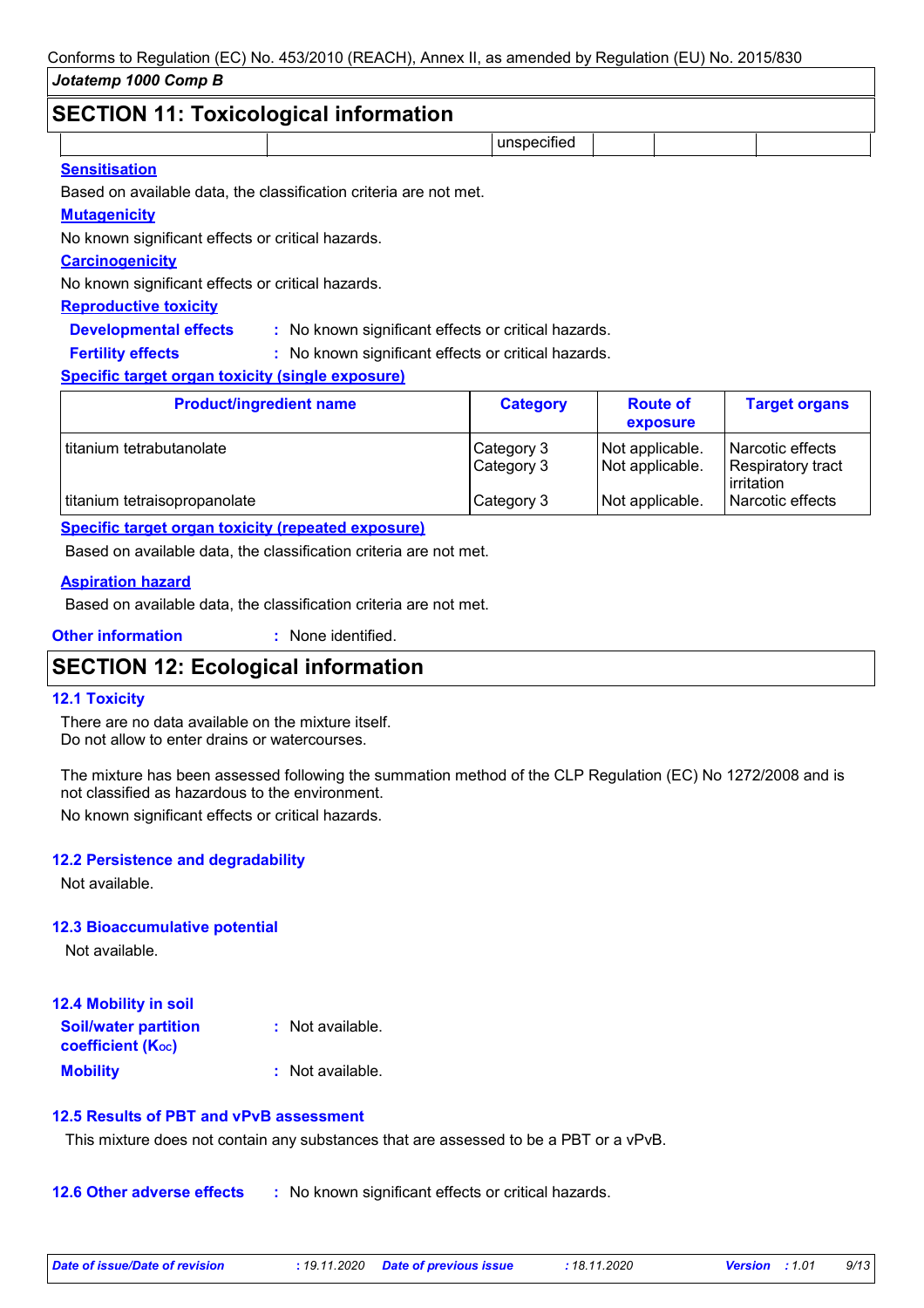### **SECTION 13: Disposal considerations**

The information in this section contains generic advice and guidance. The list of Identified Uses in Section 1 should be consulted for any available use-specific information provided in the Exposure Scenario(s).

#### **13.1 Waste treatment methods**

| <b>Product</b>                 |                                                                                                                                                                                                                                                                                                                                                                                                                                                                                                                                                      |
|--------------------------------|------------------------------------------------------------------------------------------------------------------------------------------------------------------------------------------------------------------------------------------------------------------------------------------------------------------------------------------------------------------------------------------------------------------------------------------------------------------------------------------------------------------------------------------------------|
| <b>Methods of disposal</b>     | : The generation of waste should be avoided or minimised wherever possible.<br>Disposal of this product, solutions and any by-products should at all times comply<br>with the requirements of environmental protection and waste disposal legislation<br>and any regional local authority requirements. Dispose of surplus and non-<br>recyclable products via a licensed waste disposal contractor. Waste should not be<br>disposed of untreated to the sewer unless fully compliant with the requirements of<br>all authorities with jurisdiction. |
| <b>Hazardous waste</b>         | : Yes.                                                                                                                                                                                                                                                                                                                                                                                                                                                                                                                                               |
| <b>Disposal considerations</b> | : Do not allow to enter drains or watercourses.<br>Dispose of according to all federal, state and local applicable regulations.<br>If this product is mixed with other wastes, the original waste product code may no<br>longer apply and the appropriate code should be assigned.<br>For further information, contact your local waste authority.                                                                                                                                                                                                   |

### **European waste catalogue (EWC)**

The European Waste Catalogue classification of this product, when disposed of as waste, is:

| <b>Waste code</b>              | <b>Waste designation</b>                                                          |                                                                                                                                                                                                                                                                                                           |  |
|--------------------------------|-----------------------------------------------------------------------------------|-----------------------------------------------------------------------------------------------------------------------------------------------------------------------------------------------------------------------------------------------------------------------------------------------------------|--|
| 08 01 11*                      | Waste paint and varnish containing organic solvents or other dangerous substances |                                                                                                                                                                                                                                                                                                           |  |
| <b>Packaging</b>               |                                                                                   |                                                                                                                                                                                                                                                                                                           |  |
| <b>Methods of disposal</b>     |                                                                                   | : The generation of waste should be avoided or minimised wherever possible. Waste<br>packaging should be recycled. Incineration or landfill should only be considered<br>when recycling is not feasible.                                                                                                  |  |
| <b>Disposal considerations</b> | national legal provisions.                                                        | : Using information provided in this safety data sheet, advice should be obtained from<br>the relevant waste authority on the classification of empty containers.<br>Empty containers must be scrapped or reconditioned.<br>Dispose of containers contaminated by the product in accordance with local or |  |
| <b>Type of packaging</b>       |                                                                                   | European waste catalogue (EWC)                                                                                                                                                                                                                                                                            |  |
| <b>CEPE Paint Guidelines</b>   | 15 01 10*                                                                         | packaging containing residues of or contaminated by<br>hazardous substances                                                                                                                                                                                                                               |  |
| <b>Special precautions</b>     |                                                                                   | : This material and its container must be disposed of in a safe way. Care should be<br>taken when handling emptied containers that have not been cleaned or rinsed out.<br>Empty containers or liners may retain some product residues Napour from product                                                |  |

Empty containers or liners may retain some product residues. Vapour from product residues may create a highly flammable or explosive atmosphere inside the container. Do not cut, weld or grind used containers unless they have been cleaned thoroughly internally. Avoid dispersal of spilt material and runoff and contact with soil, waterways, drains and sewers.

### **SECTION 14: Transport information**

|                                       | <b>ADR/RID</b>                                                                   | <b>ADN</b>                                                                    | <b>IMDG</b>                                                                   | <b>IATA</b>                                                                   |
|---------------------------------------|----------------------------------------------------------------------------------|-------------------------------------------------------------------------------|-------------------------------------------------------------------------------|-------------------------------------------------------------------------------|
| 14.1 UN number                        | <b>UN1993</b>                                                                    | <b>UN1993</b>                                                                 | <b>UN1993</b>                                                                 | <b>UN1993</b>                                                                 |
| 14.2 UN proper<br>shipping name       | Flammable liquid, n.o.<br>s. (titanium<br>tetrabutanolate, butan-<br>$1$ -ol $)$ | Flammable liquid, n.o.<br>s. (titanium<br>tetrabutanolate, butan-<br>$1$ -ol) | Flammable liquid, n.o.<br>s. (titanium<br>tetrabutanolate, butan-<br>$1$ -ol) | Flammable liquid, n.o.<br>s. (titanium<br>tetrabutanolate, butan-<br>$1$ -ol) |
| <b>Date of issue/Date of revision</b> | : 19.11.2020                                                                     | <b>Date of previous issue</b>                                                 | : 18.11.2020                                                                  | 10/13<br><b>Version</b><br>:1.01                                              |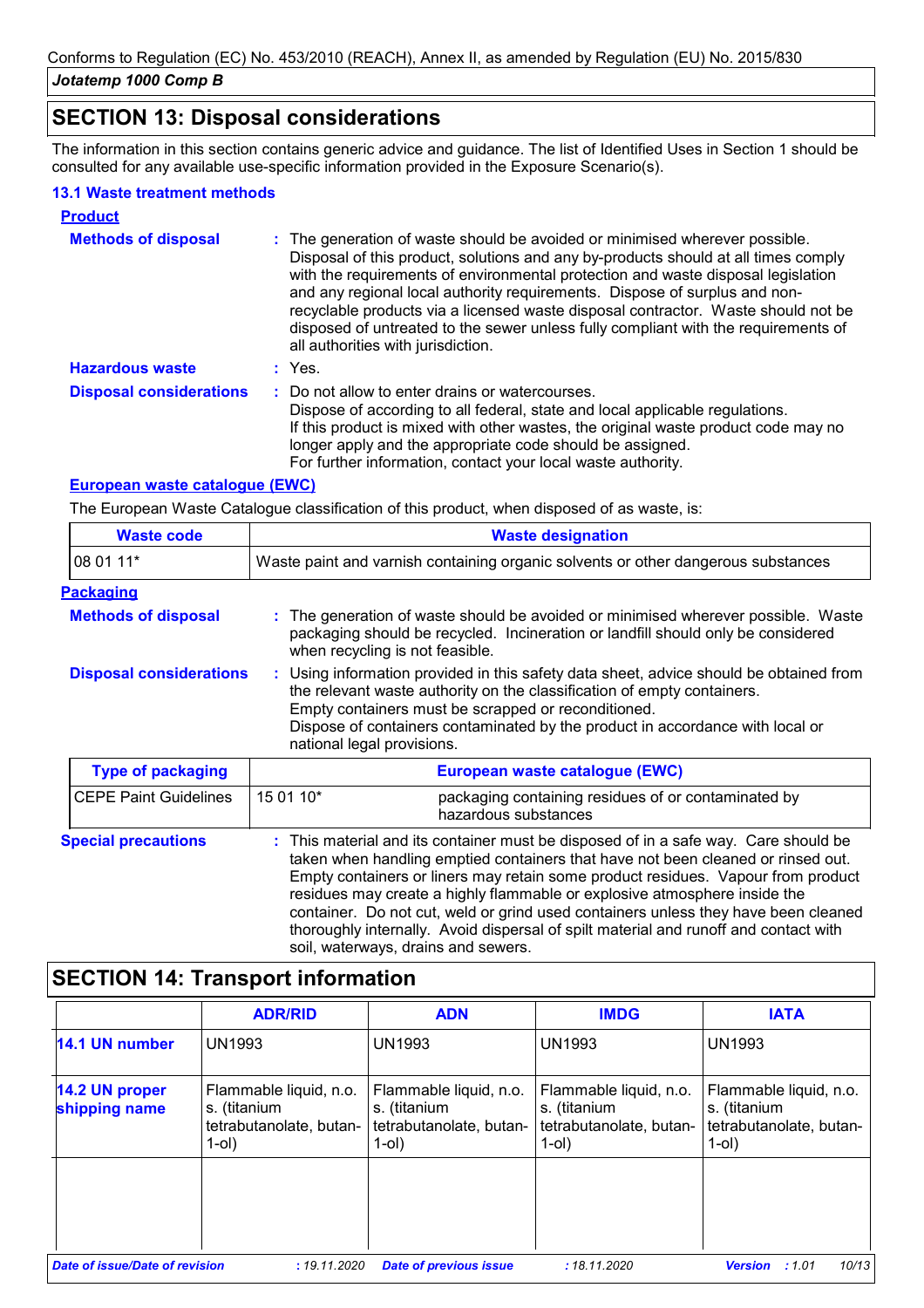| Jotatemp 1000 Comp B                                                                                             |                |                                                                                               |     |                                                                                                                                                                         |
|------------------------------------------------------------------------------------------------------------------|----------------|-----------------------------------------------------------------------------------------------|-----|-------------------------------------------------------------------------------------------------------------------------------------------------------------------------|
| <b>SECTION 14: Transport information</b>                                                                         |                |                                                                                               |     |                                                                                                                                                                         |
| <b>14.3 Transport</b><br>hazard class(es)                                                                        | 3              | 3                                                                                             | 3   | 3                                                                                                                                                                       |
| <b>14.4 Packing</b><br>group                                                                                     | $\mathbf{III}$ | Ш                                                                                             | III | $\mathbf{III}$                                                                                                                                                          |
| 14.5<br><b>Environmental</b><br><b>hazards</b>                                                                   | No.            | No.                                                                                           | No. | No.                                                                                                                                                                     |
| <b>Additional information</b><br><b>ADR/RID</b><br><b>IMDG</b>                                                   |                | : Hazard identification number 30<br>Tunnel code (D/E)<br><b>Emergency schedules F-E, S-E</b> |     |                                                                                                                                                                         |
| <b>14.6 Special precautions for</b><br>user                                                                      | ÷.             | the event of an accident or spillage.                                                         |     | Transport within user's premises: always transport in closed containers that are<br>upright and secure. Ensure that persons transporting the product know what to do in |
| <b>14.7 Transport in bulk</b><br>: Not applicable.<br>according to Annex II of<br><b>Marpol and the IBC Code</b> |                |                                                                                               |     |                                                                                                                                                                         |

# **SECTION 15: Regulatory information**

|                                                                                                                                                          | 15.1 Safety, health and environmental regulations/legislation specific for the substance or mixture                                                       |
|----------------------------------------------------------------------------------------------------------------------------------------------------------|-----------------------------------------------------------------------------------------------------------------------------------------------------------|
| EU Regulation (EC) No. 1907/2006 (REACH)                                                                                                                 |                                                                                                                                                           |
|                                                                                                                                                          | <b>Annex XIV - List of substances subject to authorisation</b>                                                                                            |
| <b>Annex XIV</b>                                                                                                                                         |                                                                                                                                                           |
| None of the components are listed.                                                                                                                       |                                                                                                                                                           |
| <b>Substances of very high concern</b>                                                                                                                   |                                                                                                                                                           |
| None of the components are listed.                                                                                                                       |                                                                                                                                                           |
| <b>Annex XVII - Restrictions</b><br>on the manufacture,<br>placing on the market<br>and use of certain<br>dangerous substances,<br>mixtures and articles | : Not applicable.                                                                                                                                         |
| <b>Other EU regulations</b>                                                                                                                              |                                                                                                                                                           |
| <b>VOC</b>                                                                                                                                               | : The provisions of Directive 2004/42/EC on VOC apply to this product. Refer to the<br>product label and/or technical data sheet for further information. |
| <b>VOC for Ready-for-Use</b><br><b>Mixture</b>                                                                                                           | : Not applicable.                                                                                                                                         |
| <b>Europe inventory</b>                                                                                                                                  | : All components are listed or exempted.                                                                                                                  |
| Ozone depleting substances (1005/2009/EU)                                                                                                                |                                                                                                                                                           |
| Not listed.                                                                                                                                              |                                                                                                                                                           |
| <b>Prior Informed Consent (PIC) (649/2012/EU)</b>                                                                                                        |                                                                                                                                                           |
| Not listed.                                                                                                                                              |                                                                                                                                                           |
| <b>Seveso Directive</b>                                                                                                                                  |                                                                                                                                                           |

This product may add to the calculation for determining whether a site is within the scope of the Seveso Directive on major accident hazards.

#### **National regulations**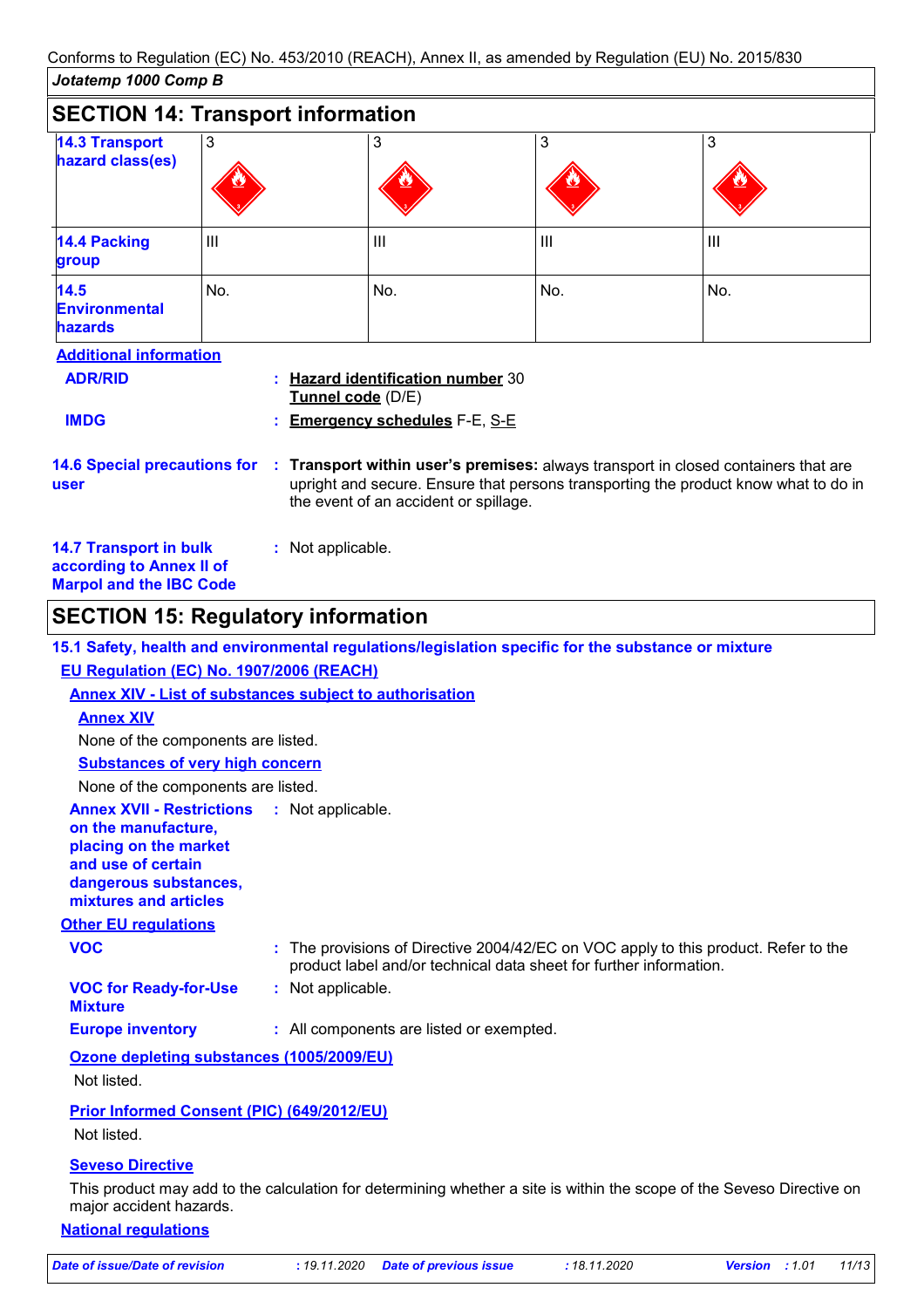# **SECTION 15: Regulatory information**

| <b>Industrial use</b>                         | : The information contained in this safety data sheet does not constitute the user's<br>own assessment of workplace risks, as required by other health and safety<br>legislation. The provisions of the national health and safety at work regulations apply<br>to the use of this product at work. |
|-----------------------------------------------|-----------------------------------------------------------------------------------------------------------------------------------------------------------------------------------------------------------------------------------------------------------------------------------------------------|
| <b>International regulations</b>              |                                                                                                                                                                                                                                                                                                     |
|                                               | <b>Chemical Weapon Convention List Schedules I, II &amp; III Chemicals</b>                                                                                                                                                                                                                          |
| Not listed.                                   |                                                                                                                                                                                                                                                                                                     |
|                                               |                                                                                                                                                                                                                                                                                                     |
| <b>Montreal Protocol (Annexes A, B, C, E)</b> |                                                                                                                                                                                                                                                                                                     |
| Not listed.                                   |                                                                                                                                                                                                                                                                                                     |
|                                               | <b>Stockholm Convention on Persistent Organic Pollutants</b>                                                                                                                                                                                                                                        |
| Not listed.                                   |                                                                                                                                                                                                                                                                                                     |
|                                               | <b>Rotterdam Convention on Prior Informed Consent (PIC)</b>                                                                                                                                                                                                                                         |
| Not listed.                                   |                                                                                                                                                                                                                                                                                                     |
|                                               |                                                                                                                                                                                                                                                                                                     |
|                                               | <b>UNECE Aarhus Protocol on POPs and Heavy Metals</b>                                                                                                                                                                                                                                               |
| Not listed.                                   |                                                                                                                                                                                                                                                                                                     |

#### **assessment**

## **SECTION 16: Other information**

|  | $\nabla$ Indicates information that has changed from previously issued version. |  |
|--|---------------------------------------------------------------------------------|--|
|  |                                                                                 |  |

| <b>Abbreviations and</b><br>acronyms | $\therefore$ ATE = Acute Toxicity Estimate<br>CLP = Classification, Labelling and Packaging Regulation [Regulation (EC) No.<br>1272/2008] |
|--------------------------------------|-------------------------------------------------------------------------------------------------------------------------------------------|
|                                      | DMEL = Derived Minimal Effect Level                                                                                                       |
|                                      | DNEL = Derived No Effect Level                                                                                                            |
|                                      | EUH statement = CLP-specific Hazard statement                                                                                             |
|                                      | PBT = Persistent, Bioaccumulative and Toxic                                                                                               |
|                                      | PNEC = Predicted No Effect Concentration                                                                                                  |
|                                      | <b>RRN = REACH Registration Number</b>                                                                                                    |
|                                      | vPvB = Very Persistent and Very Bioaccumulative                                                                                           |

#### **Procedure used to derive the classification according to Regulation (EC) No. 1272/2008 [CLP/GHS]**

| <b>Classification</b> | <b>Justification</b>  |
|-----------------------|-----------------------|
| Flam. Liq. 3, H226    | On basis of test data |
| Skin Irrit. 2, H315   | Calculation method    |
| Eye Dam. 1, H318      | Calculation method    |
| STOT SE 3, H335       | Calculation method    |
| STOT SE 3, H336       | Calculation method    |

#### **Full text of abbreviated H statements**

| H226             | Flammable liquid and vapour.       |
|------------------|------------------------------------|
| H315             | Causes skin irritation.            |
| H318             | Causes serious eye damage.         |
| H319             | Causes serious eye irritation.     |
| H335             | May cause respiratory irritation.  |
| H <sub>336</sub> | May cause drowsiness or dizziness. |

**Full text of classifications [CLP/GHS]**